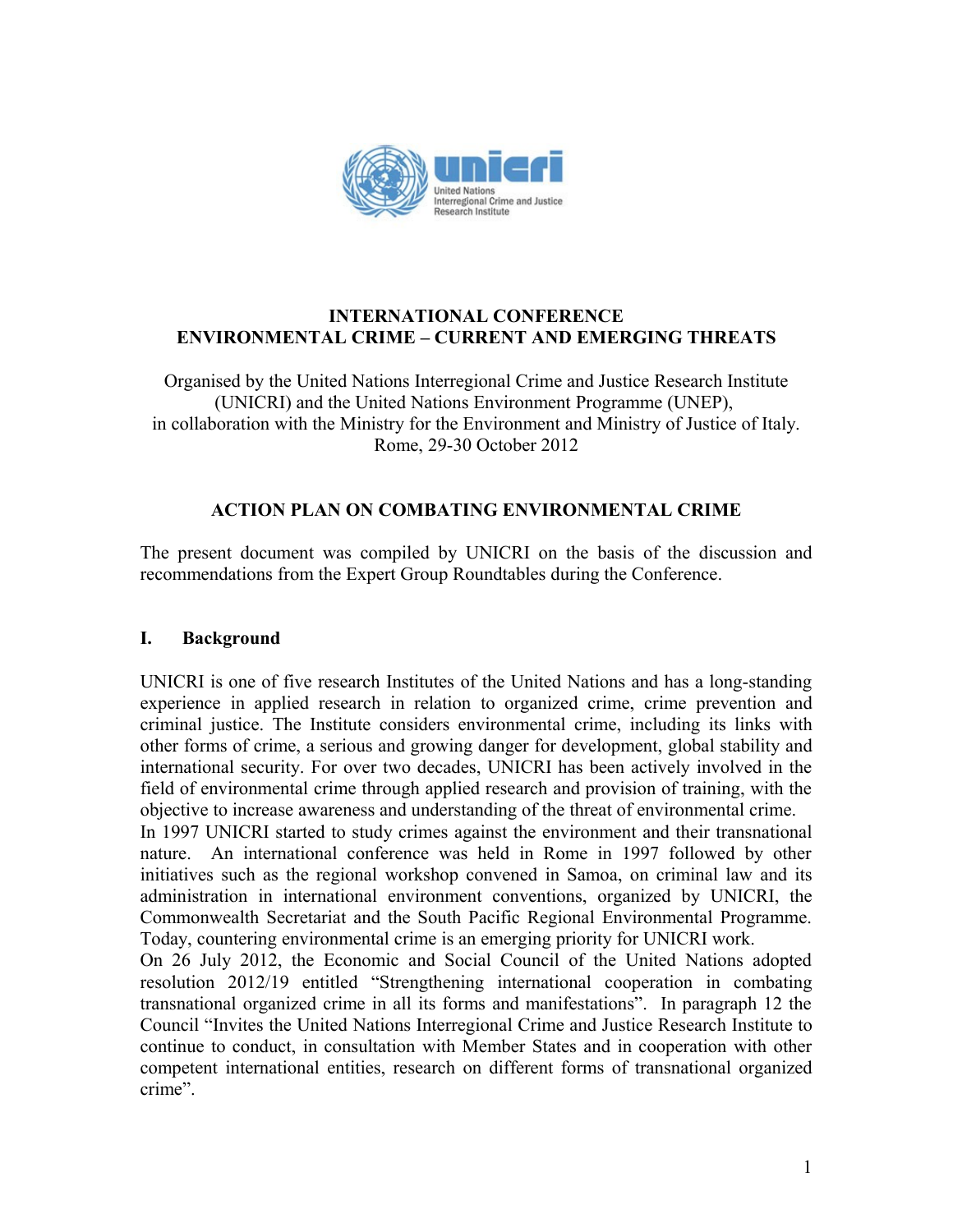For these reasons, UNICRI has joined forces with UNEP and the Ministry for the Environment of Italy and convened high level experts from around the world to participate in and contribute to the discussions and development of a new global agenda on environmental crime and justice, and collectively build a way forward on these important and urgent issues.

#### **II. Environmental crime: the challenge**

The well-being of human society is intrinsically linked to the state of our natural systems. As noted by the World Economic Forum in its 2012 global risks assessment, environmental risks are of high concern, from natural disasters such as extreme weather and geomagnetic storms, to human-made disasters such as irremediable pollution and species overexploitation. These risks have the potential to destabilize both economies and societies, trigger geopolitical conflicts, devastate the earth's vital resources and its inhabitants. Environmental crime and its links with other forms of crime in particular organized crime constitute a serious threat to sustainable development, peace and security. Environment crime undermines prosperity, security and human rights.

Environmental crimes take the form of illegal trade in protected species; smuggling of ozone depleting substances; illicit trade in hazardous waste; illegal, unregulated and unreported fishing; and illegal logging and trade in timber. Such crimes often fail to prompt the required response from governments and the law enforcement agencies, as they are often perceived as 'victimless' crimes. For most countries, combating environmental crime is currently not a priority and the issue often remains overlooked and poorly understood, despite the actual and potential scale and consequences.

In reality, such crimes affect all of society and all of nature. Criminal activities harming the environment have evolved to become a serious form of transnational organized crime with links to other crimes associated with high levels of violence and corruption. The involvement of criminal networks and organized crime groups acting across borders is one of main factors that have favored the considerable expansion of environmental crimes in the recent years. Led by vast financial gains and facilitated by a low risk of detection and scarce conviction rates, criminal networks and organized criminal groups are becoming increasingly interested in such illicit transnational activities.

Investigation have shown the level of organization needed for these crimes and the frequent links with other serious offences, such as theft, fraud, corruption, drugs and human trafficking, counterfeiting, firearms smuggling, and money laundering.

Environmental crimes represent therefore an emerging form of transnational organized crime requiring serious in-depth analysis and better-coordinated preventive actions and responses at national, regional and international levels.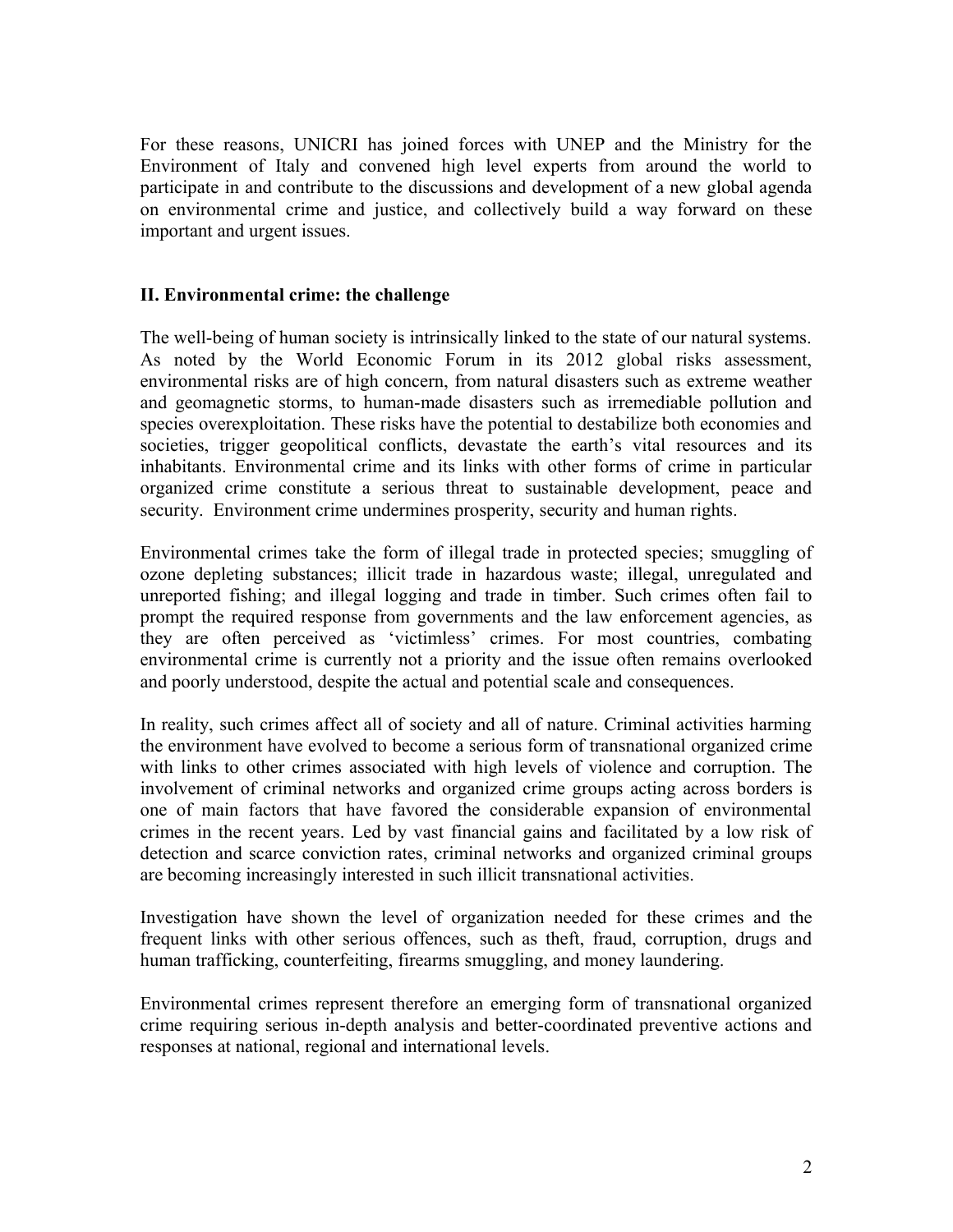### **III. Focus of the International Conference: Environmental Crime- Current and Emerging Threats**

The focus of this International Conference was to address the current and emerging threats posed by the environmental crime. The objective of the conference was to serve as a platform for competent institutions and experts to discuss how to move forward and address these issues in a more effective and efficient way.

The Conference benefited from the active participation of representatives from governmental authorities, environmental and law enforcement agencies, civil society organisations, prominent scholars and private sector representatives. The Conference saw the participation of 130 experts from around the world and international organizations such as UNEP, UNDESA, CITES, INTERPOL, CoE and OSCE.

The stakeholders assessed emerging forms of environmental crimes in three thematic roundtables devoted to discussion of different environmental crime aspects and proposed recommendations included in this document.

*Expert Group I: "Environmental crime in the current international legal framework*: *the way forward"* looked at improving international legislation and its implementation. Participants discussed flaws in the current international legal framework in relation to environmental crime at the regional and international level, and developed specific recommendations to promote compliance with and enforcement of international and regional legal framework.

*Expert Group II: "Environmental crimes: a growing business for organised crime and corruption"* looked at the role of organised crime and corruption in different environmental crimes. Participants discussed case studies from different countries and regions to identify trends, patterns and modalities of intervention and prepared specific recommendations on how to improve investigations and prevention, and better exchange information across borders.

*Expert Group III: "Illicit trafficking of waste: an international emergency"* discussed the issue of illicit trafficking in waste (including toxic waste, e-waste and plastics) as an emerging international threat, the increasing role of organised crime groups, its links with other serious crimes, such as counterfeiting, corruption, money laundering, and the role played by the different actors into this crime. Participants presented data and case studies and developed specific recommendations on how to improve data collection and analysis, exchange of information, and international investigations in this field.

This collective effort and multidisciplinary approach was encapsulated in the expert recommendations for a common platform of action to address the growing threat of environmental crime to the health, peace and security and suggest potential future actions at national, regional and international levels.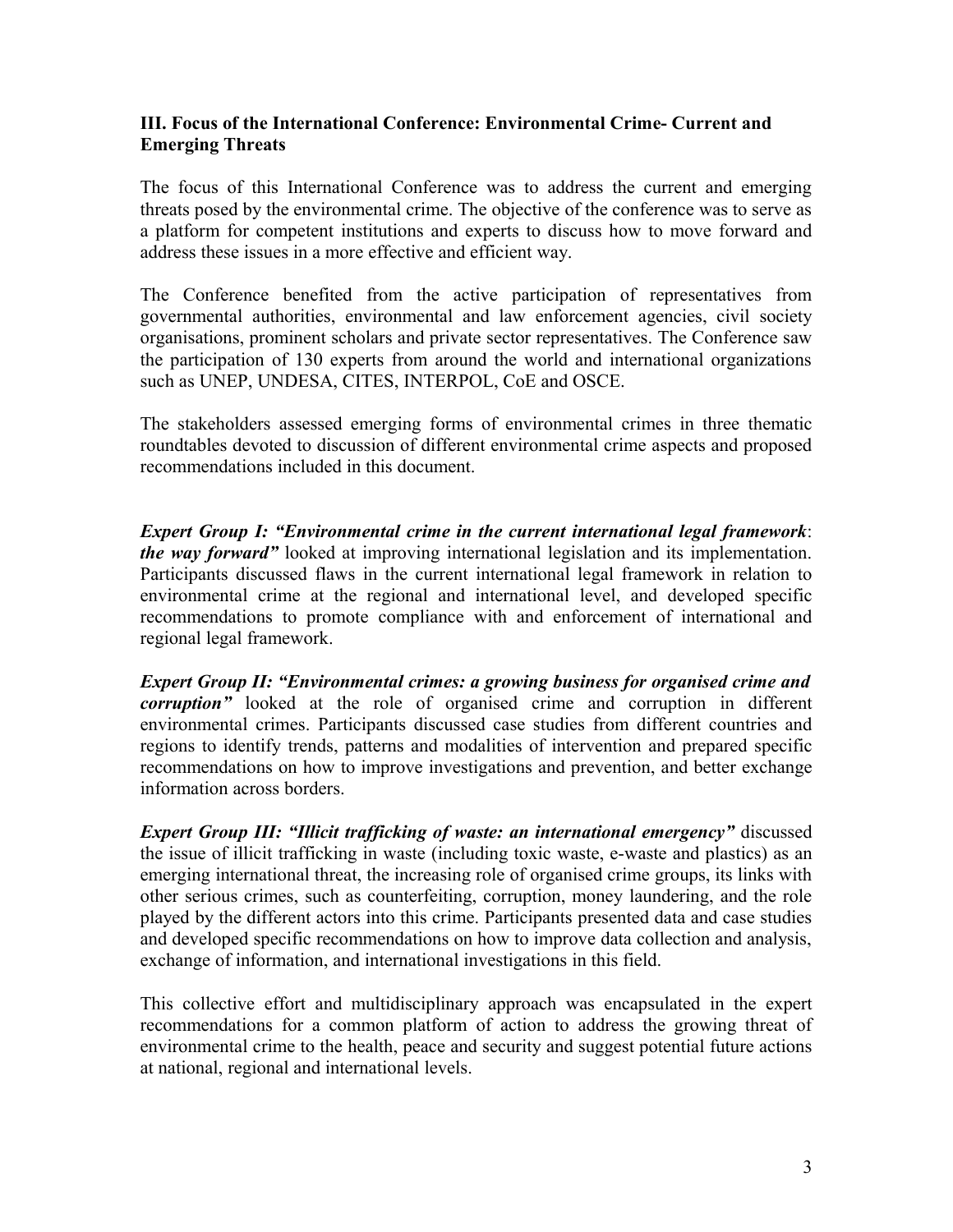# **EXPERT GROUPS RECOMMENDATIONS**

**Problem**: tackling environmental harm requires urgent action as the scale, pace and specific nature of the harm affects everyone.

**Goal**: to achieve a robust system of prevention, criminalisation, enforcement and sanctioning of environmental crime from local through to global levels.

**Mission**: to initiate a strategic plan for immediate implementation, that builds capacity, and incorporates staged transitions toward achieving the end-goal.

# **BACKGROUND**

#### 1. **Acknowledge the threats posed to all of the society and environment today**

- Serious negative environmental, social and economic impacts (particularly for developing countries) of environmental crime.
- Weak and un-coordinated preventive initiatives taken by governments at national and international level.
- Close links between environmental crime and other serious and organized crimes (e.g. bribery, illicit drug trafficking, human trafficking, money laundering, etc.).
- Security threats due to the increased involvement of organized criminal networks in environmental crime, and the challenges this creates for law enforcement. Organized criminal networks are not restricted by national borders or legal frameworks, and can therefore adapt and evolve quickly.
- Inefficiency of criminal justice systems, lacking of capacity, flexibility and expertise to respond to environmental crime.
- **Insufficient collective responsibility to tackle corruption linked to environmental** crime.

# 2. **Acknowledge the need for improved collaboration and partnershi**

- **Importance of engaging stakeholders from all regions of the world.**
- **IMPORTANCE OF THE UPON THE UPON THE UPON CONSERVANCE IN THE UPON THE UPON THE UPON CONSERVANCE IN THE UPON CONSERVANCE I** from diverse sectors.
- Importance of collaboration involving agencies and partnerships across government, UN, IGOs, NGOs, private sector and academic researchers.

#### 3. **Recognize the importance of awareness of the problem and acknowledge shared responsibilities**

- Importance of raising awareness among law enforcement, institutions, public opinion.
- Necessity of acquiring more criminological data and data on waste.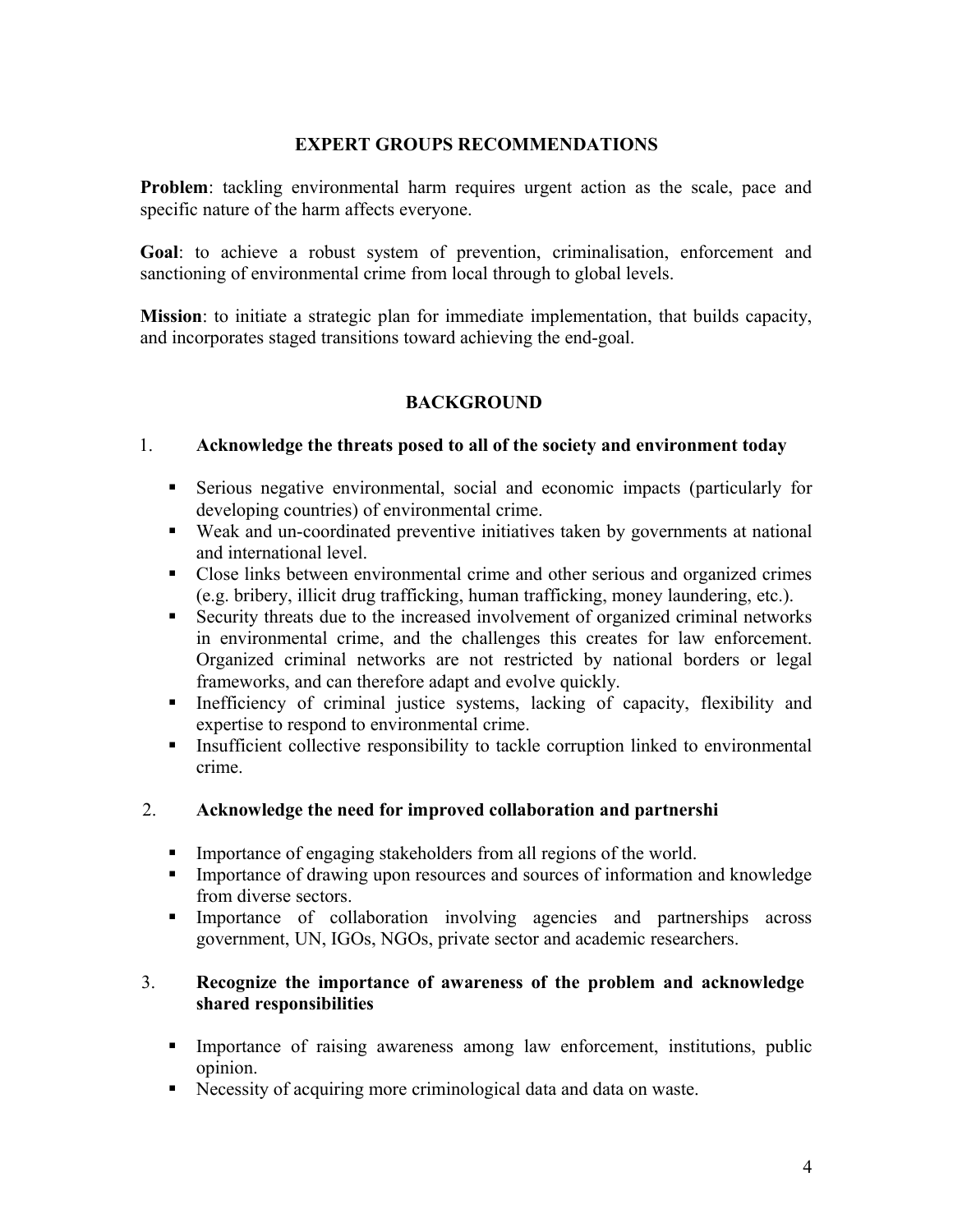- Importance of raising awareness on the links with organized trans-border crime.
- **Importance of raising awareness on the links with corruption.**
- Necessity of acquiring more information on sea and land routes.
- Recognition of the responsibility of the exporting countries in contrast to the "Not" in my backyard" philosophy.
- Acknowledgment of the responsibility of industrialized, developed countries that have better capacities to prevent, combat and dismantle the networks of organized crime.

Recommendations by the Experts Groups touched upon three main areas: research; law enforcement and prosecution; and training and awareness. In addition, some specific recommendations have been proposed with regards to the issue of illegal trafficking of waste.

#### **1. RESEARCH**

- Recognize the need for in-depth research and analysis at national, regional and international levels of the involvement of organized crime networks in environmental crime, to provide clear analysis of criminal patterns and links for policy makers and law enforcement.
- Recognize that tackling organized environmental crime is an ongoing process and that interventions need to be continually evaluated and adapted to the evolving circumstances.
- Invite UNEP and UNICRI, in collaboration with relevant agencies, communities and experts, to undertake an international research and analysis. Proposed structure/topics:

*What is Environmental Crime – part 1: descriptions and definitions*

- Descriptions and definitions that capture the nature and substance of 'environmental crime'
- Identification of environmental criminal offences at international and national levels, and the link between the levels
- Clarify what a victim of environmental crime is

*What is Environmental Crime – part 2: examination of possible need for revised or new internationally binding instruments*

- Environmental harm and issues of thresholds for criminalisation
- Possibility of new international environmental crime instrument and/or Arrangement

*Lessons from the Grounded Practice*

- Study of 'best practice' and 'problematic issues' with regards to legal processes and judicial decisions surrounding environmental crime at local, national, regional, global and transnational levels
- Assessment of previous experiences in constructing criminal offences and responses and relevance in relation to, and future prospects for: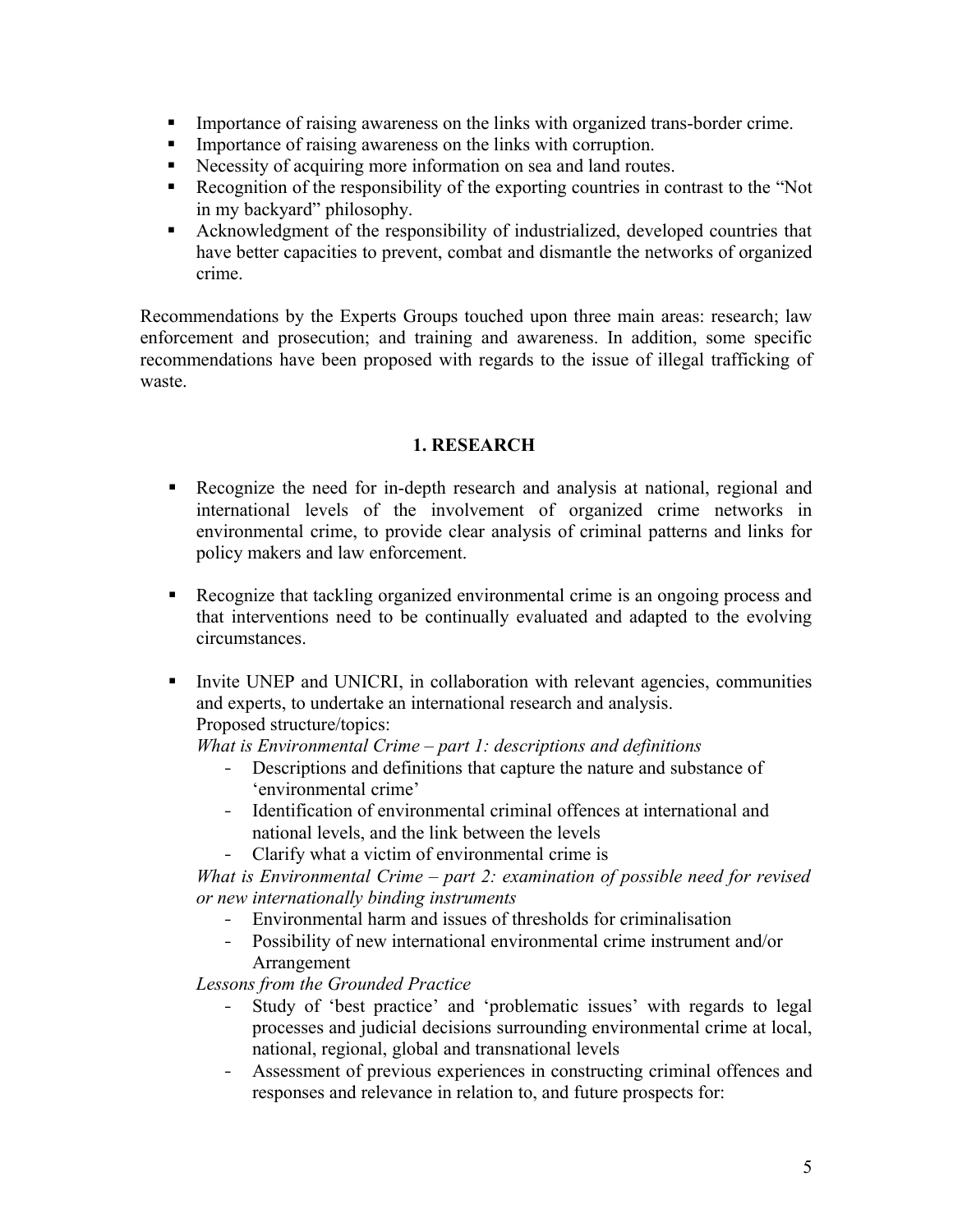$\checkmark$  Protocols of existing conventions (and need to adjust new instruments in accordance to substantive needs of combating environmental crime).

- $\checkmark$  Instruments or arrangements on environmental crime, including victims of environmental crime.
- Examination of public-private partnership arrangements (including private sector role vis-à-vis crime prevention), and diverse 'soft law' and 'hard law' initiatives
- Invite UNEP and UNICRI to compile a 'digest' of relevant cases (including themes such as types of crimes, investigation, prosecution, penalties, remedies).

# **2. TRAINING AND AWARENESS**

- Support awareness raising campaigns, training and advocacy to raise the political and law enforcement priority of combating environmental crime.
- Recognize that high political will is crucial. Law enforcement agencies need a clear message from the Governments of the priorities related to environmental crime.
- Recognize the need to build capacity and expertise within the criminal justice system to improve law enforcements operations, investigations, prosecutions and sentencing. Ongoing professional training makes the difference.
- Support the incorporation of specialist environmental expertise/advice in court proceedings.

# **3. ROLE OF LAW ENFORCEMENT AND PROSECUTION**

- Recognize the need for increased investigations and prosecution of environmental crimes.
- Recognize the need for stronger criminal laws to address the emerging involvement of criminal networks and organized crime groups in environmental crime.
	- $\checkmark$  Attempt should be criminalized.
	- $\checkmark$  Allow proof of intentionality and negligence from factual circumstances.
	- $\checkmark$  Include clear grading of offences from administrative irregularities to crime and aggravated crime.
	- $\checkmark$  Envisage mandatory corporate criminal liability.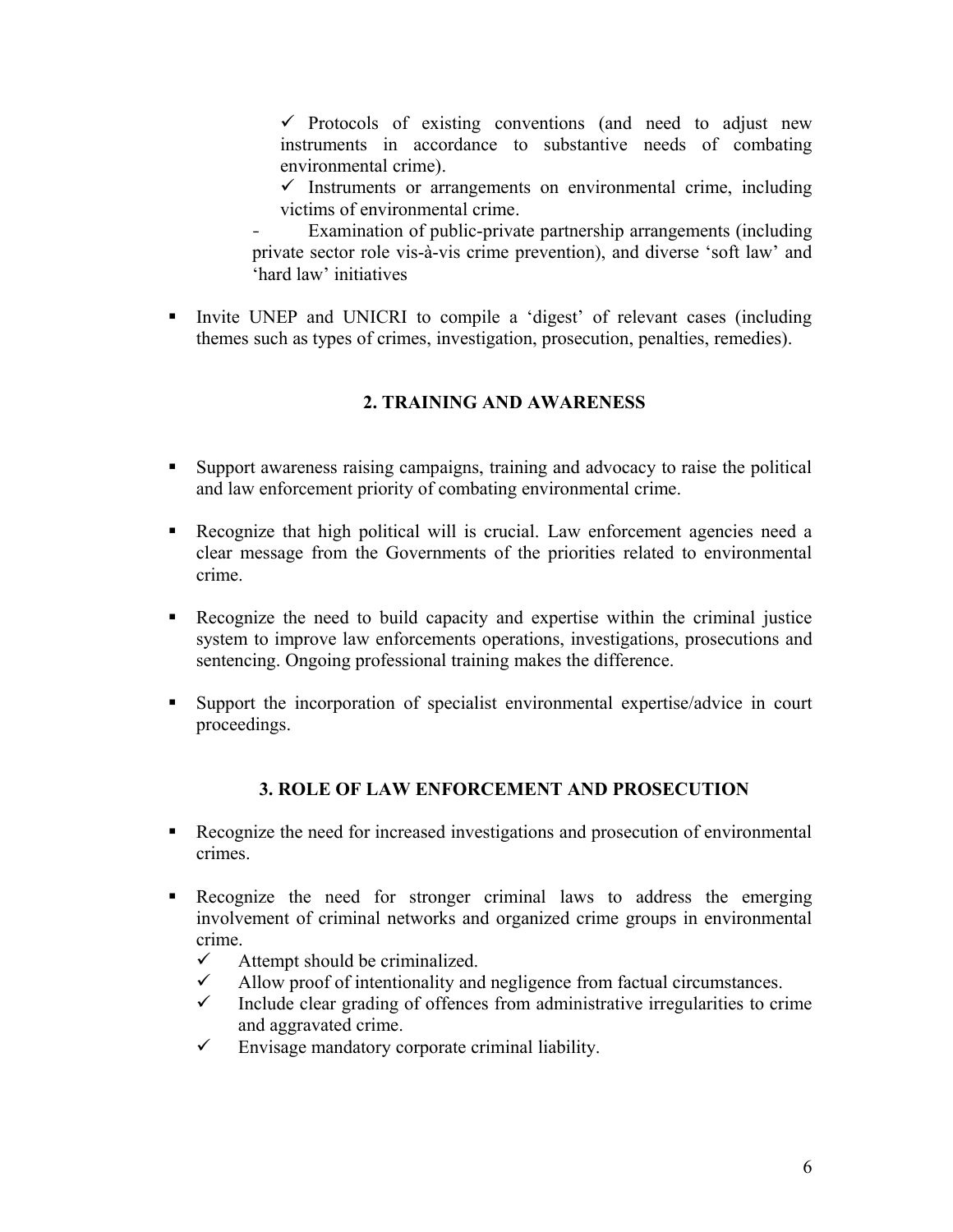- Recognize the importance of harmonization of laws and environmental law enforcement approaches across national legislations.
- Recognize the importance of clear international legal instruments, containing a unified environmental crime definition, and providing guidance on types of offences and penalties, including providing legal basis for mutual legal assistance.
- Acknowledge the role of International Organisations such as the World Customs Organization, International Maritime Organization, Europol, Eurojust, Interpol, UNEP and UNICRI.
- Use of special investigative techniques as those foreseen in UNTOC and UNCAC Conventions (such as wiretapping and electronic surveillance), when and where applicable, for both national and international investigations.
- Facilitate financial investigations to follow the money trail and prevent the use of legal entities and financial instruments to hide criminal activity.
- **Promote a multi-agency approach to prevent and combat environmental crime by** effectively bringing together relevant authorities and needed expertise to generate the evidence-based response to environmental crime, such as in the case of National Environmental Security Taskforces (NEST). Such partnership will help to analyze the trends and patterns of environmental crime and help intelligenceled investigations. The importance of Interpol Contact points should also be acknowledged.
- Establish partnerships between law enforcement and other stakeholders (including private sector and Non-Governmental Organizations), defining clearly the respective roles and responsibilities, for example through a MoU, to increase information exchange which could be used for crime analysis.

# **4. SPECIFIC RECOMMENDATIONS ON ILLEGAL WASTE TRAFFICKING**

- Support the adoption of a clear legal definition of end of life products to be defined as waste, not as products.
- Support the adoption of clear definitions of buyer and seller.
- **Promote the certification of brokers and companies involved into the waster** management and export sector. "Positive labeling" of legitimate entrepreneurs while ban on business activities by offenders.
- Establish legal responsibility of the waste producer until proper waste management.